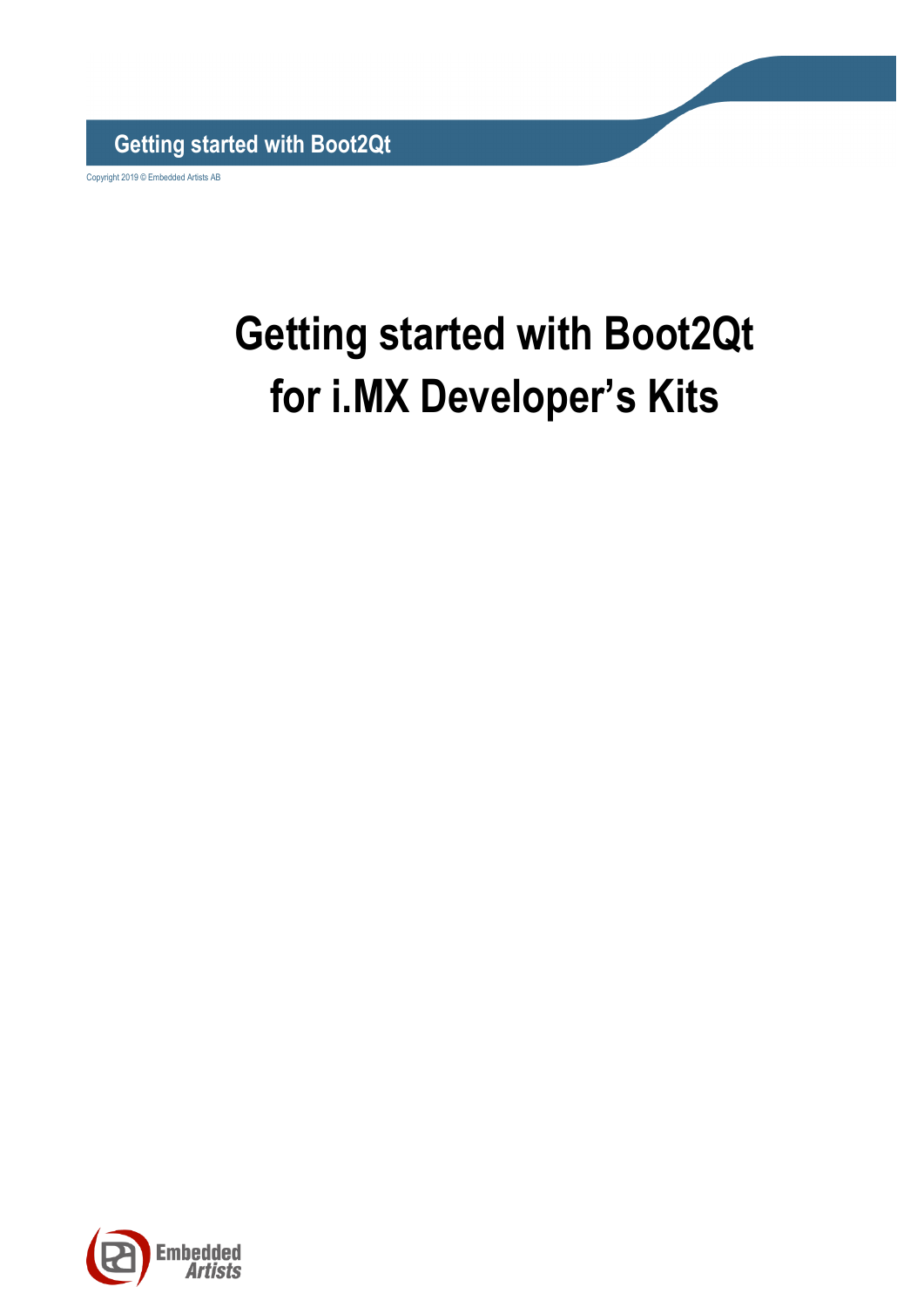#### **Embedded Artists AB**

Jörgen Ankersgatan 12 SE-211 45 Malmö Sweden

[https://www.EmbeddedArtists.com](https://www.embeddedartists.com/)

#### **Copyright 2019 © Embedded Artists AB. All rights reserved.**

No part of this publication may be reproduced, transmitted, transcribed, stored in a retrieval system, or translated into any language or computer language, in any form or by any means, electronic, mechanical, magnetic, optical, chemical, manual or otherwise, without the prior written permission of Embedded Artists AB.

### **Disclaimer**

Embedded Artists AB makes no representation or warranties with respect to the contents hereof and specifically disclaim any implied warranties or merchantability or fitness for any particular purpose. Information in this publication is subject to change without notice and does not represent a commitment on the part of Embedded Artists AB.

#### **Feedback**

We appreciate any feedback you may have for improvements on this document. Send your comments by using the contact form: www.embeddedartists.com/contact.

#### **Trademarks**

All brand and product names mentioned herein are trademarks, services marks, registered trademarks, or registered service marks of their respective owners and should be treated as such.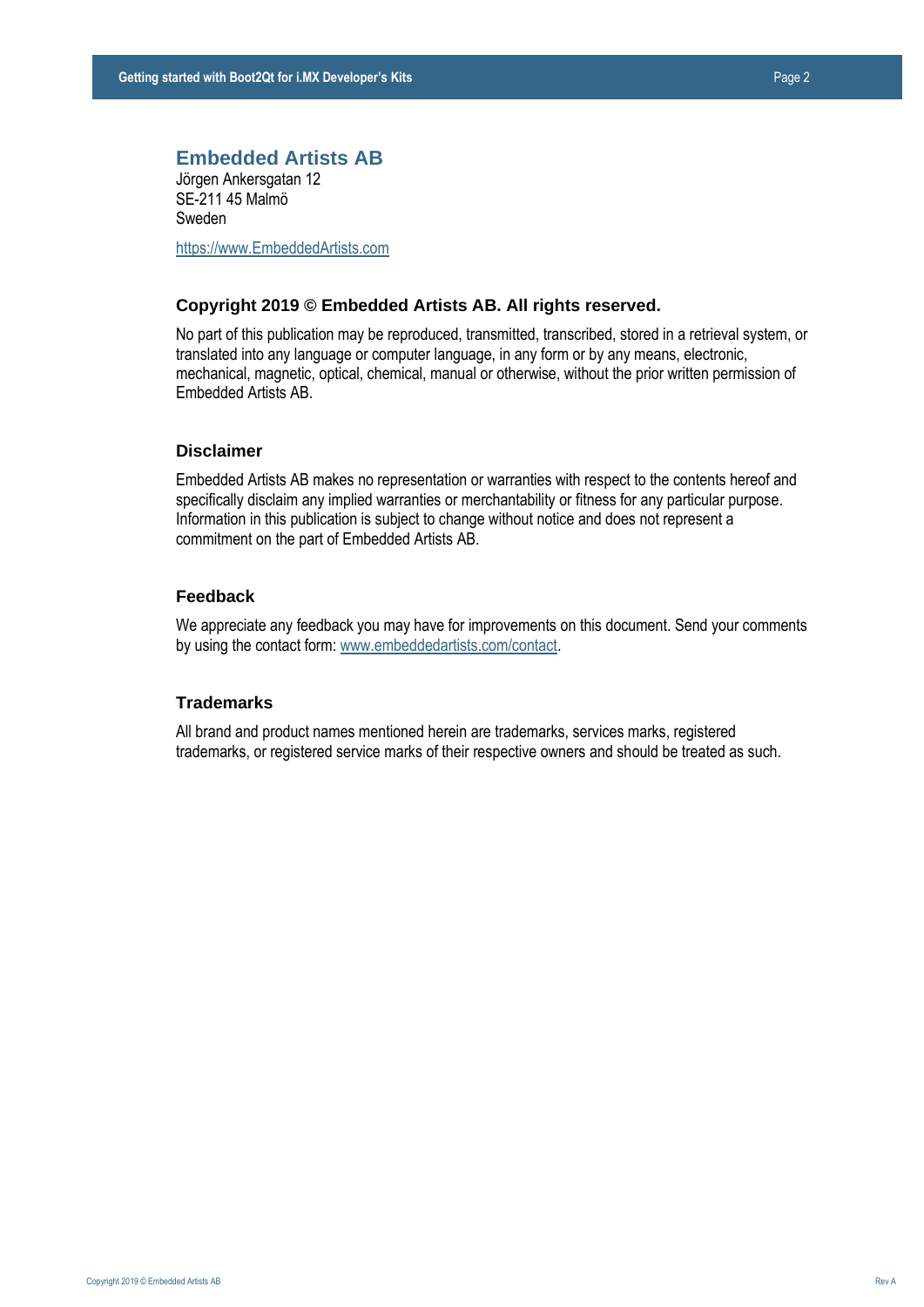### **Table of Contents**

| 1            | Document Revision History  4 |
|--------------|------------------------------|
| $\mathbf{p}$ |                              |
| 2.1          |                              |
| 3            |                              |
| 3.1          |                              |
| 3.2          |                              |
| 3.3          |                              |
| 3.4          |                              |
| 3.5          |                              |
| 3.6          |                              |
| 4            |                              |
| 4.1          |                              |
| 4.2          |                              |
| 4.3          |                              |
| 4.4          |                              |
| 4.5          |                              |
| 4.6          |                              |
| 4.7          |                              |
| 5            |                              |
| 5.1          |                              |
| 5.2          |                              |
| 5.3          |                              |
| 5.4          |                              |
| 6            |                              |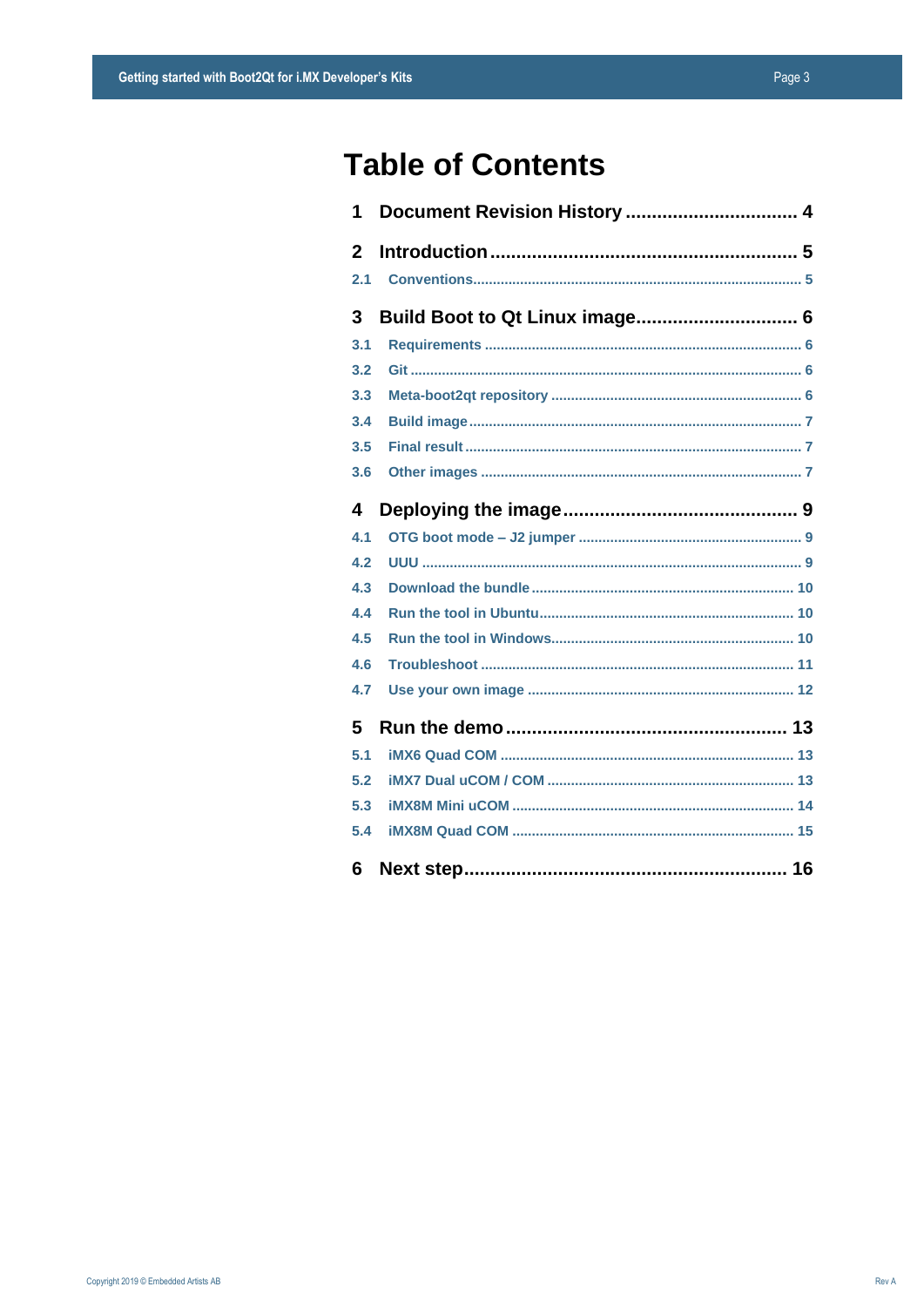## <span id="page-3-0"></span>**1 Document Revision History**

| <b>Revision</b> | <b>Date</b> | <b>Description</b> |
|-----------------|-------------|--------------------|
|                 | 2019-11-22  | First release      |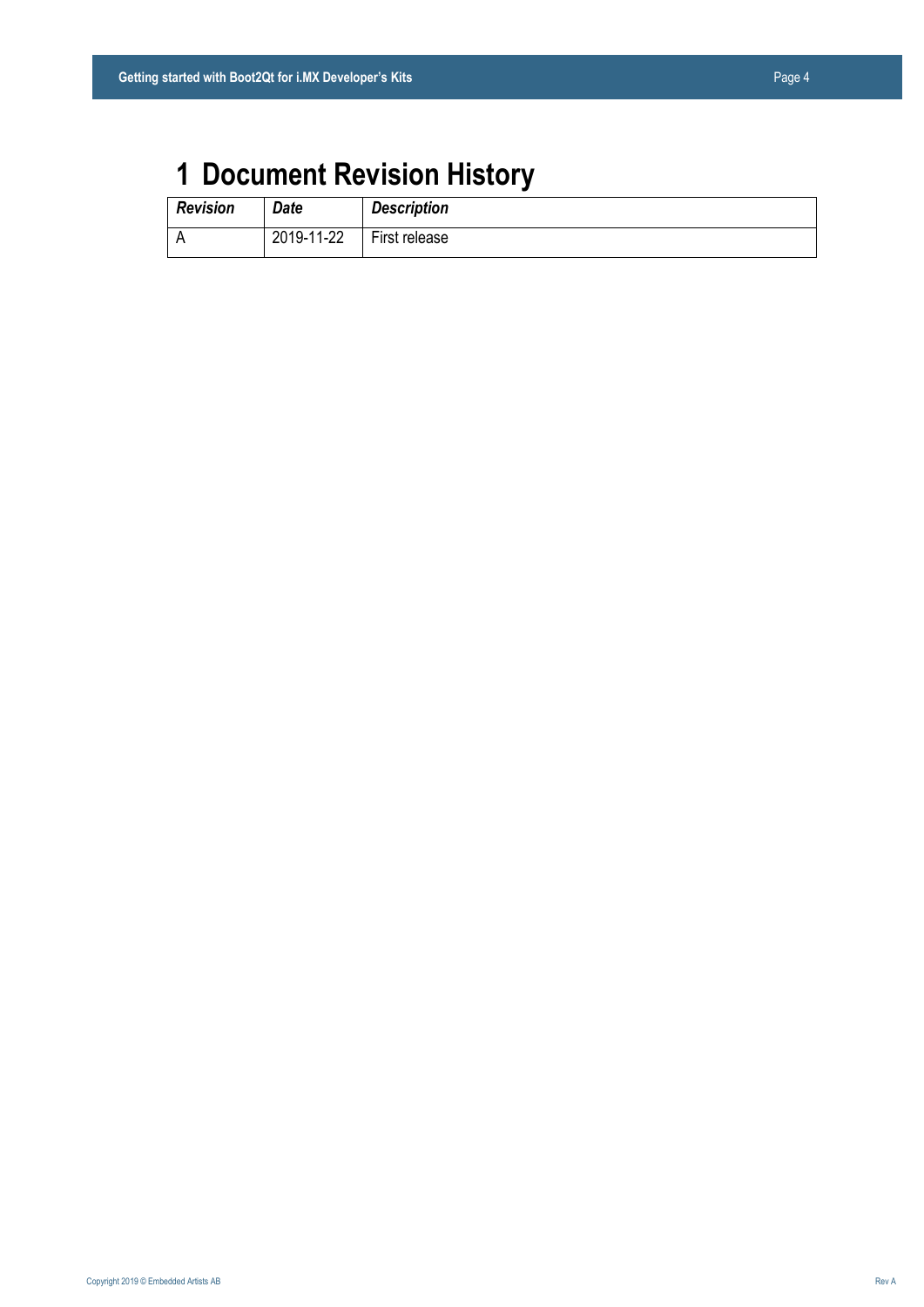### <span id="page-4-0"></span>**2 Introduction**

This document provides you with step-by-step instructions for how to get started with Boot2Qt for Embedded Artists iMX6, iMX7, and iMX8 based COM boards. Boot2Qt is part of *Qt for Device Creation* and is a light-weight, Qt-optimized, full software stack for embedded Linux systems.

The Boot2Qt demo is currently available for:

- iMX8M Mini uCOM
- iMX8M Quad COM
- iMX6 Quad COM
- iMX7 Dual COM
- iMX7 Dual uCOM

**Note**: It is possible to test and evaluate Boot2Qt by following these instructions, but if you would like to develop your own application and sell a product you must have a **commercial license** from Qt.

<https://www.qt.io/licensing/>

Additional documentation you might need is.

- *Boot to Qt Software stack* <https://doc.qt.io/QtForDeviceCreation/qtb2-index.html>
- *Qt for Device Creation*  <https://doc.qt.io/QtForDeviceCreation/>
- *Working with Yocto to build Linux* found on Embedded Artists website.
- Getting started guide <https://www.embeddedartists.com/getting-started/>

#### <span id="page-4-1"></span>**2.1 Conventions**

A number of conventions have been used throughout to help the reader better understand the content of the document.

Constant width text – is used for file system paths and command, utility and tool names.

```
$ This field illustrates user input in a terminal running on the 
development workstation, i.e., on the workstation where you edit, 
configure and build Linux
```
# This field illustrates user input on the target hardware, i.e., input given to the terminal attached to the COM Board

This field is used to illustrate example code or excerpt from a document.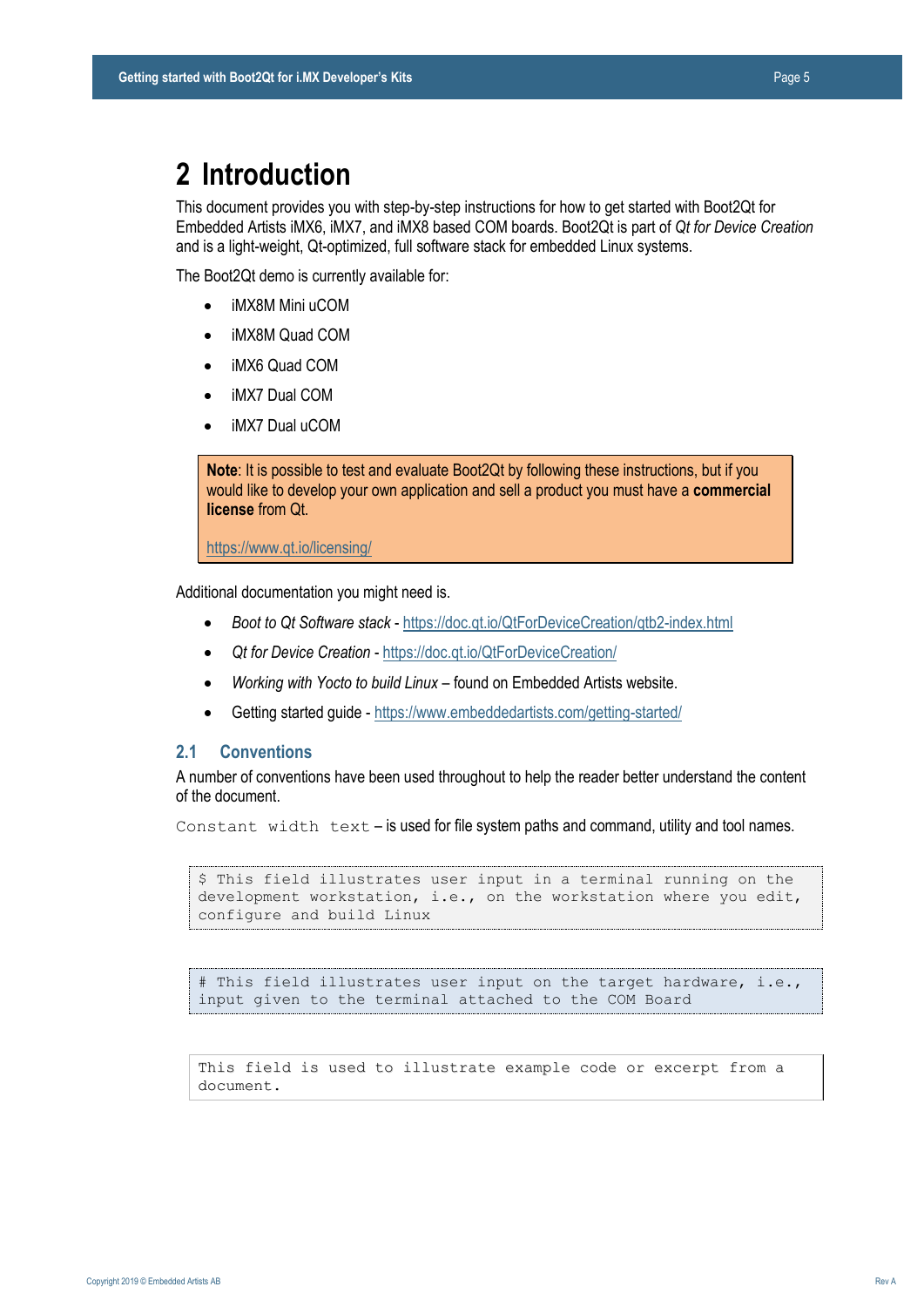### <span id="page-5-0"></span>**3 Build Boot2Qt Linux image**

#### <span id="page-5-1"></span>**3.1 Requirements**

If you plan to build a Boot2Qt image you need a Linux host machine that is setup in the same way as when working with Yocto. The instructions in this document has been tested on a machine running **Ubuntu 18.04**.

Install required packages:

```
$ sudo apt-get install gawk curl git-core git-lfs diffstat unzip 
p7zip-full texinfo gcc-multilib build-essential chrpath libsdl1.2-
dev xterm gperf bison g++-multilib git-lfs install
```
If you get build errors that could be related to missing packages please look at the required packages listed in the documentation from Qt and also Yocto.

- Qt: [https://doc.qt.io/QtForDeviceCreation/qtee-custom-embedded-linux](https://doc.qt.io/QtForDeviceCreation/qtee-custom-embedded-linux-image.html#requirements)[image.html#requirements](https://doc.qt.io/QtForDeviceCreation/qtee-custom-embedded-linux-image.html#requirements)
- Yocto[: https://www.yoctoproject.org/docs/current/ref-manual/ref-manual.html#ubuntu](https://www.yoctoproject.org/docs/current/ref-manual/ref-manual.html#ubuntu-packages)[packages](https://www.yoctoproject.org/docs/current/ref-manual/ref-manual.html#ubuntu-packages)

#### <span id="page-5-2"></span>**3.2 Git**

Git is being used to checkout repositories. If you haven't already configured Git you might at least have to specify name and e-mail address as shown below. Change "Your name" to your actual name and "Your e-mail" to your e-mail address.

```
$ git config --global user.name "Your name"
$ git config --global user.email "Your e-mail"
```
#### <span id="page-5-3"></span>**3.3 Meta-boot2qt repository**

Embedded Artists has made a fork of the official meta-boot2qt repository from Qt where support has been added for the Embedded Artists COM boards.

Create a working directory (replace  $m_y w \circ r$  kdir with your own directory name).

```
$ mkdir ~/myworkdir
$ cd ~/myworkdir
```
Clone the meta-boot2qt repository into the sources directory:

\$ git clone<https://github.com/embeddedartists/meta-boot2qt.git> sources/metaboot2qt

Checkout the branch you want to work with. The table below lists the branches that are available.

| <b>Branch name</b> | <b>Versions</b>                                 |
|--------------------|-------------------------------------------------|
| ea-thud            | Qt: 5.13.2<br>u-boot: 2018.03<br>Linux: 4.14.78 |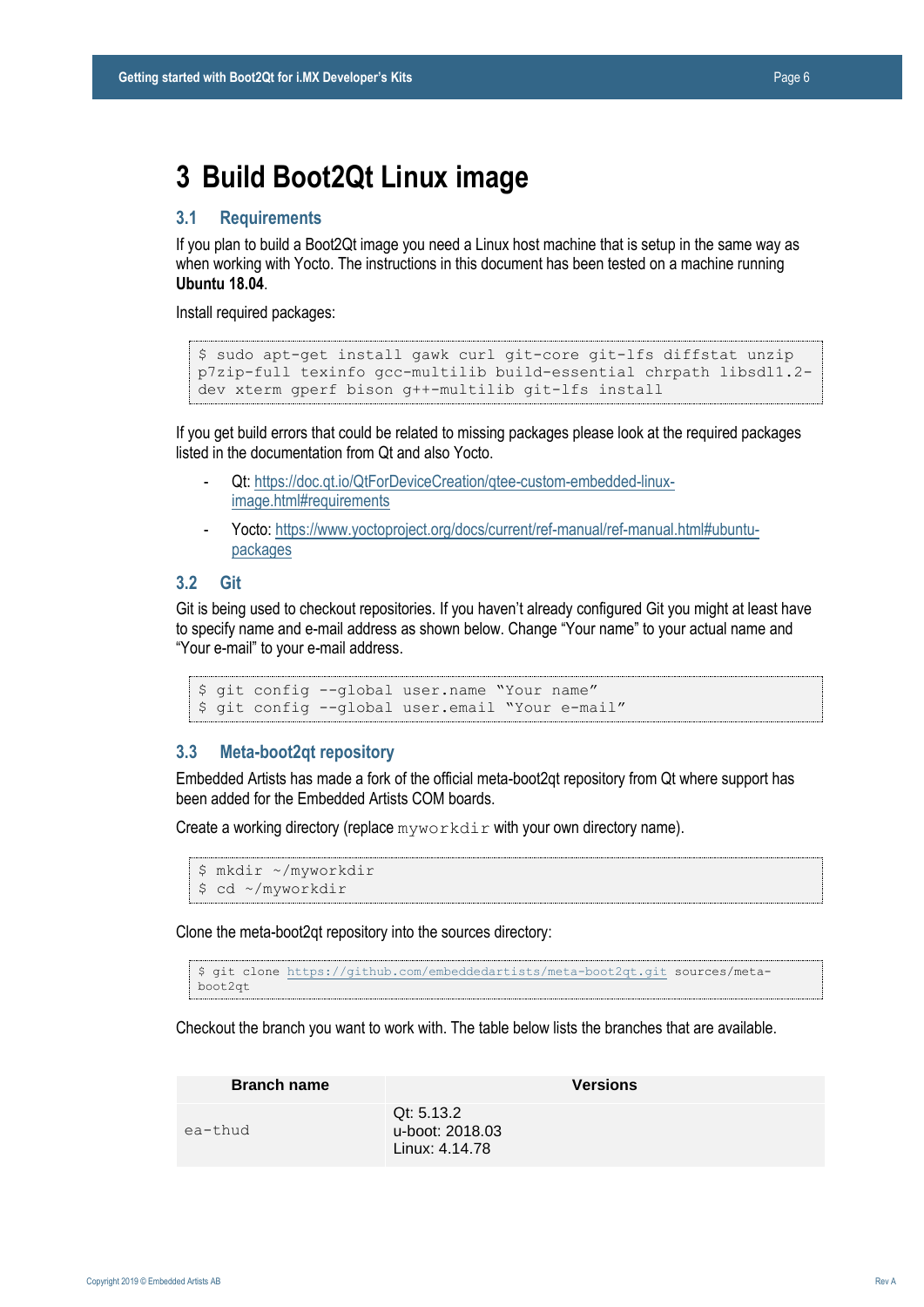| \$ cd sources/meta-boot2qt        |
|-----------------------------------|
| \$ qit checkout <branch></branch> |

#### <span id="page-6-0"></span>**3.4 Build image**

Initialize the build for the board / device you are using. The supported devices are listed in the table below.

| Device name     | <b>Description</b>          |
|-----------------|-----------------------------|
| $imx6qea-com$   | iMX6 Quad COM board / kit   |
| imx7dea-com     | iMX7 Dual COM board / kit   |
| imx7dea-ucom    | iMX7 Dual uCOM board / kit  |
| imx8mmea-ucom   | iMX8M Mini uCOM board / kit |
| $imx8$ mqea-com | iMX8M Quad COM board / kit  |

First make sure you are in your working directory. If you just checked out a branch as described in the previous section you must first move up two directories.

```
$ cd ~/myworkdir
$ ./sources/meta-boot2qt/b2qt-init-build-env init --device <device>
```
Setup the environment. Use the same device name as listed in the table above.

```
$ export MACHINE=<device>
$ source ./setup-environment.sh
```
Build the image.

**Note**: Depending on the capabilities of your computer this can take several hours.

\$ bitbake b2qt-embedded-qt5-image

#### <span id="page-6-1"></span>**3.5 Final result**

When the build has completed the result will be located in the following directory.

~/myworkdir/<build dir>/tmp/deploy/images/<device>/

There are several files in this directory. The one that contains the complete file system and the one used in the deployment scripts is the wic-file. It will typically be named  $b2qt$ -embedded-qt5image-<device>.wic.

#### <span id="page-6-2"></span>**3.6 Other images**

It is also possible to build an SDK.

\$ bitbake meta-toolchain-b2qt-embedded-qt5-sdk

The result will be located in.

```
~/myworkdir/<build dir>/tmp/deploy/sdk/
```
If you want to build the toolchain for Windows.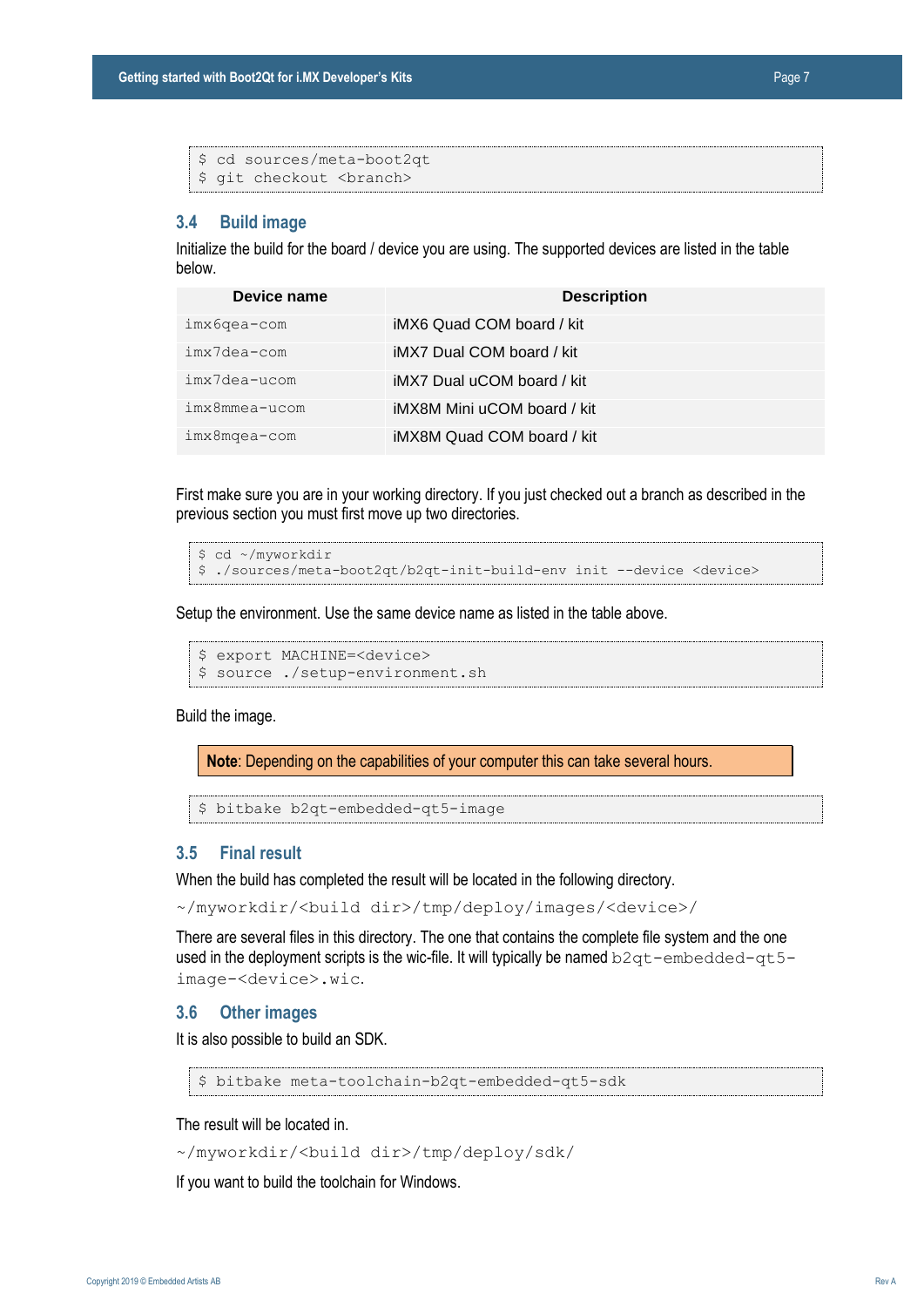\$SDKMACHINE=i686-mingw32 bitbake meta-toolchain-b2qt-embedded-qt5 sdk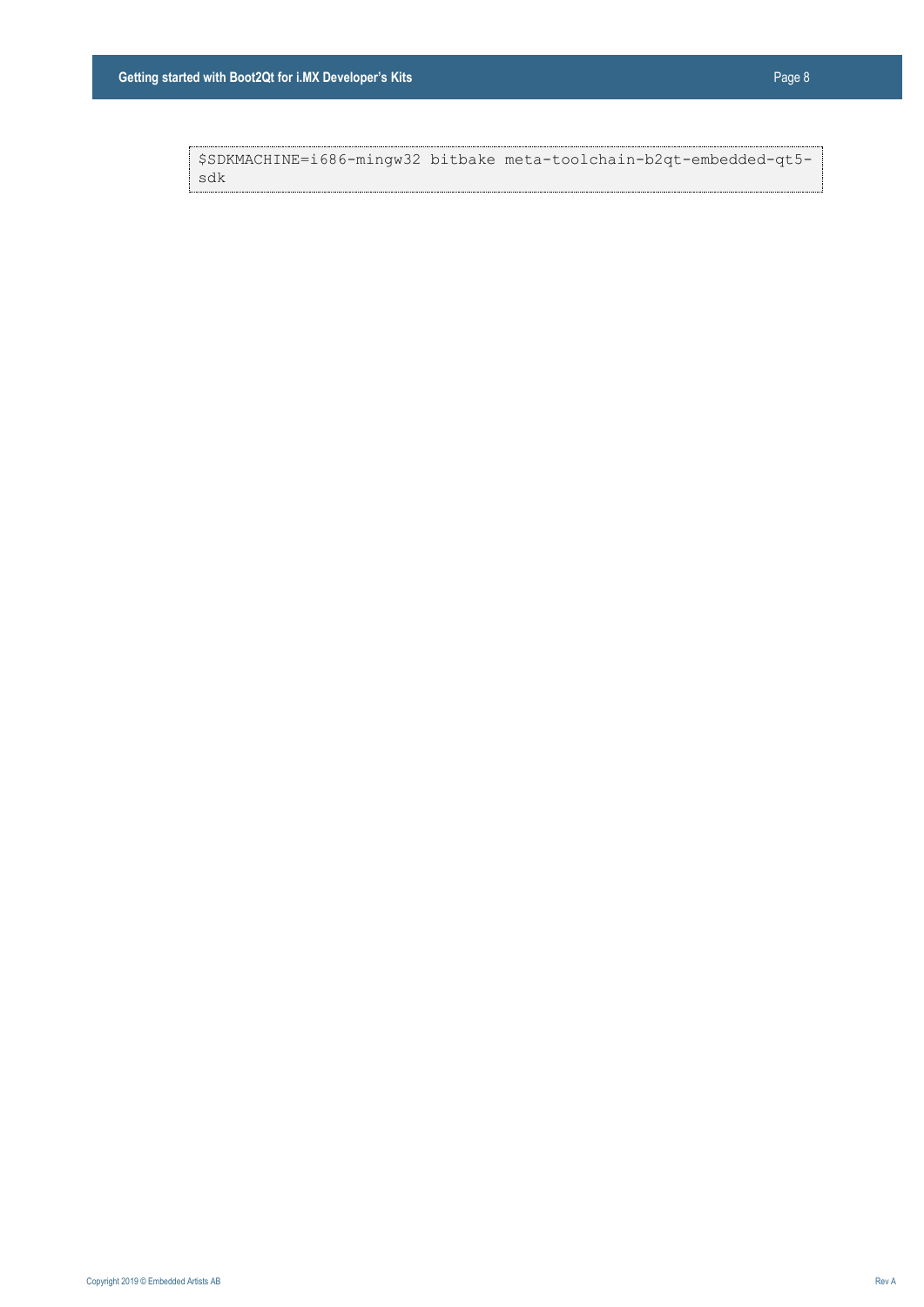### <span id="page-8-0"></span>**4 Deploying the image**

NXP's Manufacturing Tool called UUU is used to deploy an image to the target. You can download a bundle containing the UUU tool, scripts and pre-built Boot2Qt images from [http://imx.embeddedartists.com/.](http://imx.embeddedartists.com/) 

### <span id="page-8-1"></span>**4.1 USB OTG boot mode – J2 jumper**

Before deploying an image, the board must be put into USB OTG boot mode.

This is accomplished by closing the J2 jumper on the COM Carrier board; see Figure 1 or Figure 2 to locate the jumper. Please note that in the figure the jumper is in open state which means that the COM board will boot from eMMC. Also note that a power cycle is needed to place the COM board in USB OTG boot mode.



**Figure 1 - J2 jumper (opened state) on COM Carrier Board V<sup>2</sup>** 



**Figure 2 - J2 jumper (opened state) on a COM Carrier Board V2**

#### <span id="page-8-2"></span>**4.2 UUU**

UUU (Universal Update Utility) is version 3 of MFGTool but it has been rewritten, is publicly available on GitHub [\(https://github.com/NXPmicro/mfgtools\)](https://github.com/NXPmicro/mfgtools) and it can be run on both Windows and Linux while the older versions of MFGTool were limited to Windows only. UUU is the preferred utility to use when downloading images.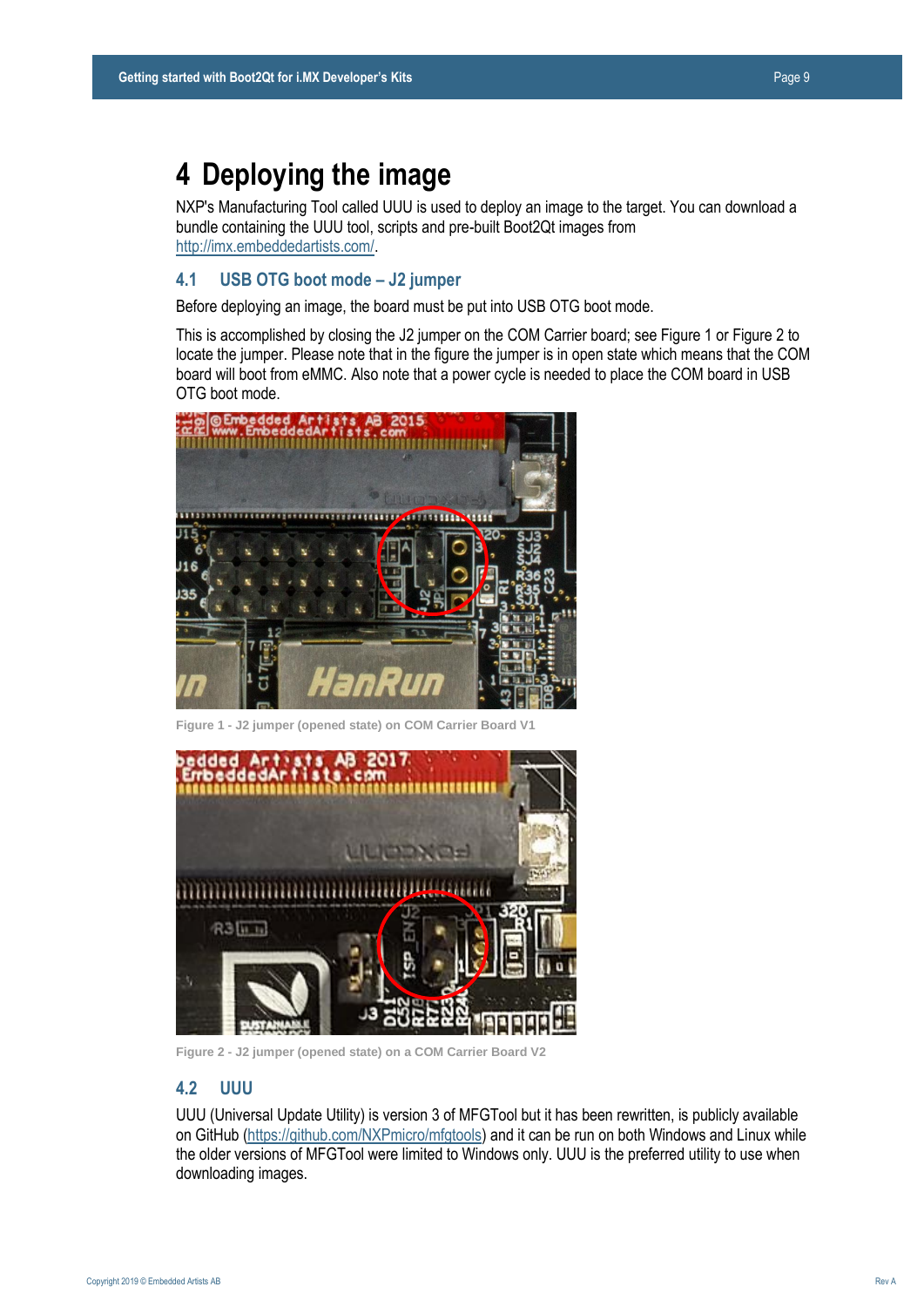UUU can be used to write images to the board. This tool is sending files and instructions over USB and the board must be set in OTG boot mode for it to work.

Useful links:

- UUU on GitHub:<https://github.com/NXPmicro/mfgtools>
- UUU release page: <https://github.com/NXPmicro/mfgtools/releases>

#### <span id="page-9-0"></span>**4.3 Download the bundle**

Download the bundle for the board you are using fro[m http://imx.embeddedartists.com/](http://imx.embeddedartists.com/)

Unpack the file somewhere on your computer. Below is a description of some of the content in the file.

- uuu (root): Contains a README file.
- uuu/\*.uuu: The different download configurations.
- $uuu/files/$ : Contains pre-compiled versions of images. The tool will look in this directory when selecting images to download to the board.

#### <span id="page-9-1"></span>**4.4 Run the tool in Ubuntu**

In Linux, open a terminal and navigate to the folder where the uuu file was unpacked. Make sure that the tool is executable and then execute the tool:

```
$ cd ~/uuu_imx8mm_ucom_4.14.78_boot2qt
$ chmod +x ./uuu
$ sudo ./uuu boot2qt.uuu
```
The terminal will show a progress bar like illustrated below while it is running:



After a successful run it will look like this:

```
andli@lenovo:~/uuu_imx8mq_com_4.14.78$ sudo ./uuu full_tar.uuu
uuu (Universal Update Utility) for nxp imx chips -- libuuu_1.2.91-0-g3799f4d
Success 1
            Failure 0
2:24 23/23 [Done
                                          ] FBK: DONE
```
If a problem occurs then the program will terminate and print an error message like this

```
andli@lenovo:~/uuu_imx8mq_com_4.14.78$ sudo ./uuu full_tar.uuu<br>uuu (Universal Update Utility) for nxp imx chips -- libuuu_1.2.91-0-g3799f4d
Success 0
                Failure 1
2:24 1/ 1 [HID(W):LIBUSB_ERROR_IO
                                                       ] SDP: boot -f files/u-boot-imx8mqea-com.bin
andli@lenovo:~/uuu imx8mg com 4.14.78$
```
#### <span id="page-9-2"></span>**4.5 Run the tool in Windows**

In Windows, open a Command Prompt, navigate to the folder where the uuu file was unpacked and then run the tool:

```
C:\> cd c:\temp\uuu imx8mm ucom 4.14.78 boot2qt
C:\temp\uuu imx8mm ucom 4.14.78 boot2qt> uuu.exe boot2qt.uuu
```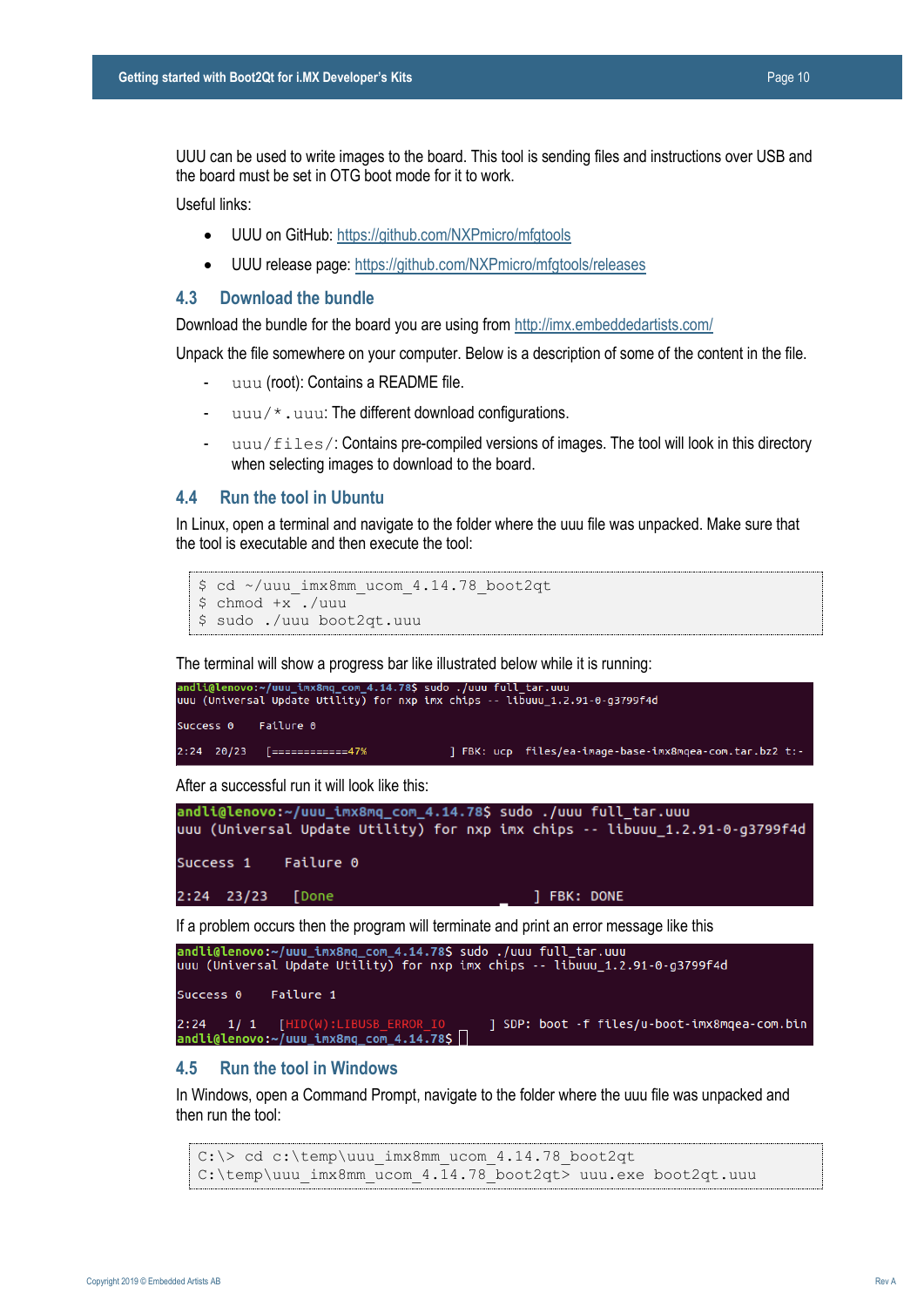The terminal will show a progress bar similar to below while it is running:



If a problem occurs then the program will terminate and print an error message like this

```
::\temp\uuu imx8mq com 4.14.78>uuu full tar.uuu
uuu (Universal Update Utility) for nxp \overline{im} chips -- libuuu 1.2.91-0-g3799f4d
             Failure 1
Success 0
1:23  20/23   [Bulk(R):LIBUSB_ERROR_PIPE
                                            ] FBK: ucp files/ea-image-base-imx8mqea-com.tar.bz2 t:-
c:\temp\uuu_imx8mq_com_4.14.78>
```
#### <span id="page-10-0"></span>**4.6 Troubleshoot**

Some common problems and solutions:

• **The first time you run uuu on your computer it fails.**

This is likely because of USB driver installation. Let the driver install, reset the hardware and then run the uuu command again. In Windows it is three different drivers that are needed so this procedure might have to be repeated three times - each time the procedure gets a little bit further.

• **UUU appears to hang with a "Wait for Known USB Device Appear..." message like this:**



This means that the hardware is either not connected to the computer with the USB cable or it is not in the USB OTG boot mode. Check and follow instructions in section [4.1 a](#page-8-1)nd then run the uuu command again.

```
Windows 7 fail to flash with an error like this:<br>3:14>Start Cmd:FB: acmd $<kboot> $<1oadaddr> $<initrd_addr> $<fdt_addr>
  3:1426tart Cmd:rb: acmd $\KDOOt2<br>3:1420kay<br>New USB Device Attached at 3:14<br>3:142Fail Failure open usb device<br>4[?25h
```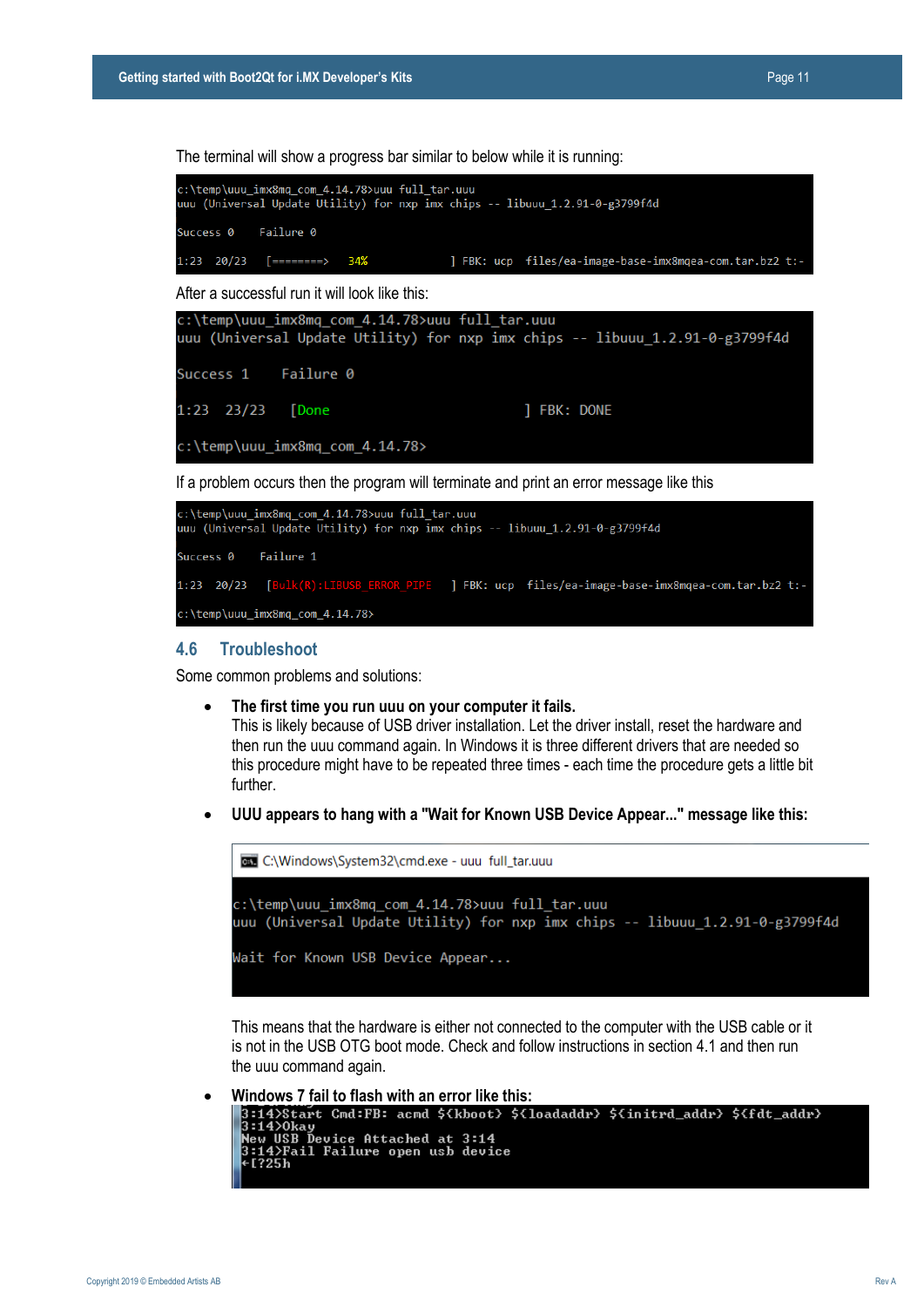- **Windows 7 terminal does not appear as in the screenshots** This is because Windows 7 does not support what the UUU tool calls "VT mode" so it defaults to verbose mode which has a lot more printouts and no progress bar.
- **UUU in Ubuntu reports failure to open usb device:** uuu (Universal Update Utility) for nxp imx chips -- libuuu\_1.2.91-0-g3799f4d Success 0 Failure 1 [Failure open usb device, Try ]  $2:24$  $1/0$ andli@lenovo:~/uuu\_imx8mq\_com\_4.14.78\$

This happens if the uuu program is not executed with the correct rights. Either use "sudo uuu" or setup udev rules so that sudo rights are not needed. The instructions for how to create the udev rules are built into the tool so run "uuu -udev" and then follow the steps:

| andli@lenovo:~/uuu_imx8mq_com_4.14.78\$ ./uuu -udev                              |             |
|----------------------------------------------------------------------------------|-------------|
| SUBSYSTEM=="usb", ATTRS{idVendor}=="1fc9", ATTRS{idProduct}=="012f", MODE="0666" |             |
| SUBSYSTEM=="usb", ATTRS{idVendor}=="1fc9", ATTRS{idProduct}=="0129", MODE="0666" |             |
| SUBSYSTEM=="usb", ATTRS{idVendor}=="15a2", ATTRS{idProduct}=="0076", MODE="0666" |             |
| SUBSYSTEM=="usb", ATTRS{idVendor}=="15a2", ATTRS{idProduct}=="0054", MODE="0666" |             |
| SUBSYSTEM=="usb", ATTRS{idVendor}=="15a2", ATTRS{idProduct}=="0061", MODE="0666" |             |
| SUBSYSTEM=="usb", ATTRS{idVendor}=="15a2", ATTRS{idProduct}=="0063", MODE="0666" |             |
| SUBSYSTEM=="usb", ATTRS{idVendor}=="15a2", ATTRS{idProduct}=="0071", MODE="0666" |             |
| SUBSYSTEM=="usb", ATTRS{idVendor}=="15a2", ATTRS{idProduct}=="007d", MODE="0666" |             |
| SUBSYSTEM=="usb", ATTRS{idVendor}=="15a2", ATTRS{idProduct}=="0080",             | MODE="0666" |
| SUBSYSTEM=="usb", ATTRS{idVendor}=="1fc9", ATTRS{idProduct}=="0128",             | MODE="0666" |
| SUBSYSTEM=="usb", ATTRS{idVendor}=="1fc9", ATTRS{idProduct}=="0126", MODE="0666" |             |
| SUBSYSTEM=="usb", ATTRS{idVendor}=="1fc9", ATTRS{idProduct}=="0135", MODE="0666" |             |
| SUBSYSTEM=="usb", ATTRS{idVendor}=="1fc9", ATTRS{idProduct}=="0134", MODE="0666" |             |
| SUBSYSTEM=="usb", ATTRS{idVendor}=="1fc9", ATTRS{idProduct}=="012b", MODE="0666" |             |
| SUBSYSTEM=="usb", ATTRS{idVendor}=="0525", ATTRS{idProduct}=="b4a4", MODE="0666" |             |
| SUBSYSTEM=="usb", ATTRS{idVendor}=="0525", ATTRS{idProduct}=="b4a4", MODE="0666" |             |
| SUBSYSTEM=="usb", ATTRS{idVendor}=="0525", ATTRS{idProduct}=="b4a4", MODE="0666" |             |
| SUBSYSTEM=="usb", ATTRS{idVendor}=="066f", ATTRS{idProduct}=="9afe", MODE="0666" |             |
| SUBSYSTEM=="usb", ATTRS{idVendor}=="066f", ATTRS{idProduct}=="9bff", MODE="0666" |             |
| SUBSYSTEM=="usb", ATTRS{idVendor}=="0525", ATTRS{idProduct}=="a4a5", MODE="0666" |             |
| SUBSYSTEM=="usb", ATTRS{idVendor}=="18d1", ATTRS{idProduct}=="0d02", MODE="0666" |             |
|                                                                                  |             |
| 1: put above udev run into /etc/udev/rules.d/99-uuu.rules                        |             |
| sudo sh -c "uuu -udev >> /etc/udev/rules.d/99-uuu.rules"                         |             |
| 2: update udev rule                                                              |             |
| sudo udevadm control --reload-rules                                              |             |
| andli@lenovo:~/uuu_imx8mq_com_4.14.78\$                                          |             |

#### <span id="page-11-0"></span>**4.7 Use your own image**

If you have built your own image as described in chapter [3 t](#page-5-0)hen you can deploy this image by copying the wic file from the build and replace the wic file in the  $uu \vee f$  iles directory. When you have replaced the file follow the instructions above to deploy the image.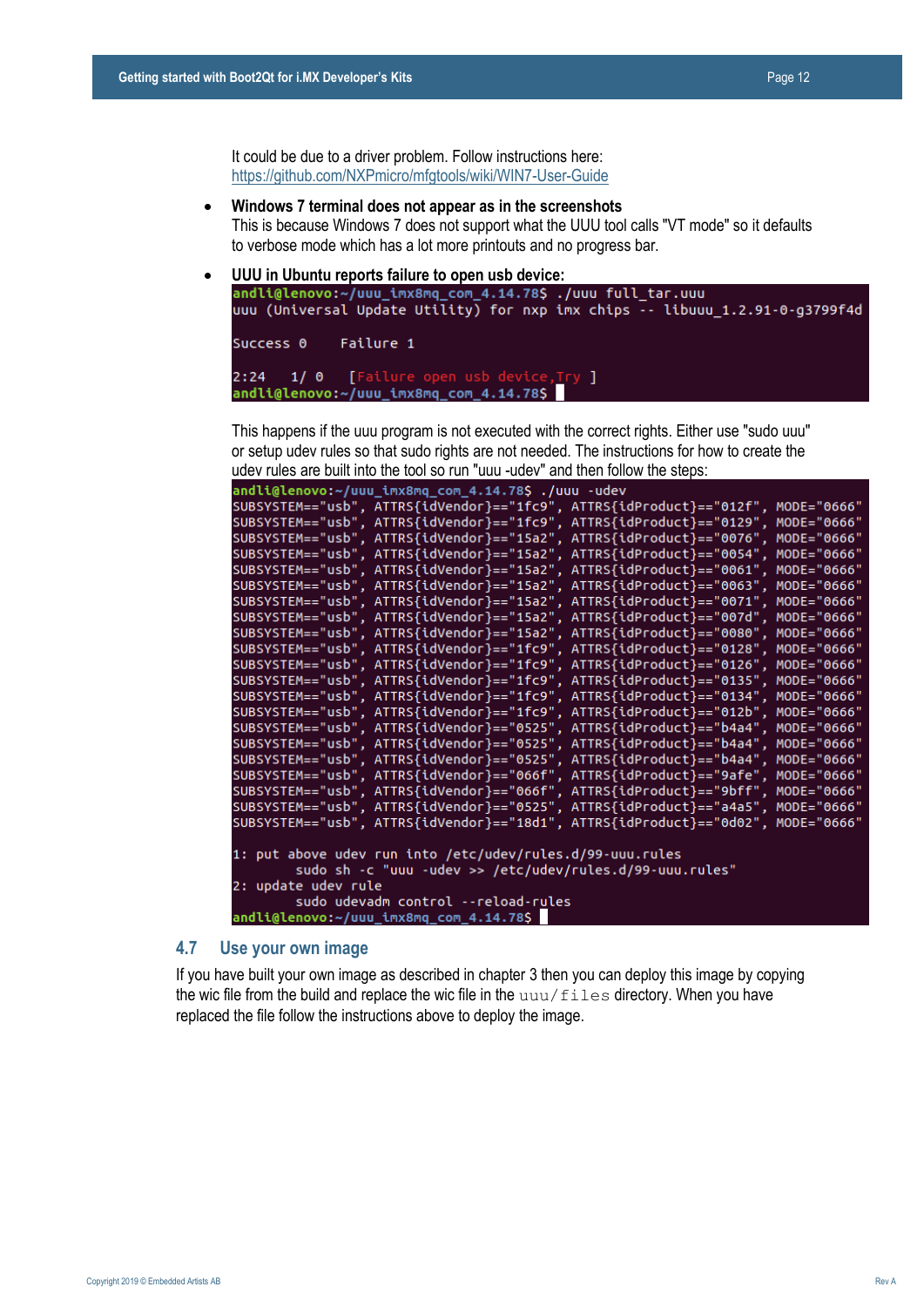### <span id="page-12-0"></span>**5 Run the demo**

To be able to run Boot2Qt all you need to do is make sure jumper J2 is in open state (see sectio[n 4.1](#page-8-1)  for more information) and then reset (or power cycle) the board. However, for the demo to be useful you need to have a display connected to the board. The sections below describe how to use the default display interface for a specific board. If you want to use a different display please visit the "Display solutions page": [https://www.embeddedartists.com/display-solutions-for-com-boards/.](https://www.embeddedartists.com/display-solutions-for-com-boards/)

You need to be able to interact with the demo in some way. If your display has a **touch** panel you can use this. If not, you can connect a computer **mouse** with USB interface to the board.

#### <span id="page-12-1"></span>**5.1 iMX6 Quad COM**

The default display interface is HDMI. Follow the steps below to enable the HDMI interface.

- 1. Reset the board and stop u-boot from autobooting.
- 2. Enable HDMI using the eadisp command

=> eadisp enable hdmi

3. For Qt to work properly the display interface must be setup with 32 bits per pixel (bpp)

```
=> setenv cmd_custom fdt set fb_hdmi default_bpp <0x20>
```
4. Save the changes

=> saveenv

5. Now you can reboot the board

By default, a resolution of 1280x720 is used when enabling HDMI. You can change this using eadisp conf. To see which interfaces and resolutions that have been preconfigured in u-boot just enter eadisp.

```
=> eadisp
Available display configurations:
     0) lvds0 hannstar:18:64998375,1024,768,220,40,21,7,60,10,0,0,0,0
    1) lvds0 nhd-10.1-1024600af:24:51208521,1024,600,160,160,23,12,0,0,0,0,1,0
...
   11) hdmi 1280x720M@60:m24:74161969,1280,720,220,110,20,5,40,5,0,0,0,0
   12) hdmi 1920x1080M@60:m24:148500148,1920,1080,148,88,36,4,44,5,0,0,0,0
 13) hdmi 640x480M@60:m24:25200342,640,480,48,16,33,10,96,2,0,0,0,0
 14) hdmi 720x480M@60:m24:27027027,720,480,60,16,30,9,62,6,0,0,0,0
```
To change to another existing resolution, for example  $1920x1080$  use eadisp conf.

=> eadisp conf hdmi 12 => saveenv

For more information about  $e^{i\phi}$  and how to use displays with Embedded Artists Developer's Kits read the document *Adding Displays to iMX Developer's Kits* available on Embedded Artists website.

#### <span id="page-12-2"></span>**5.2 iMX7 Dual uCOM / COM**

The iMX7 Dual uCOM / COM board supports the RGB display interface. In this example we are using a 7 inch display with resolution 800x480 from Innolux.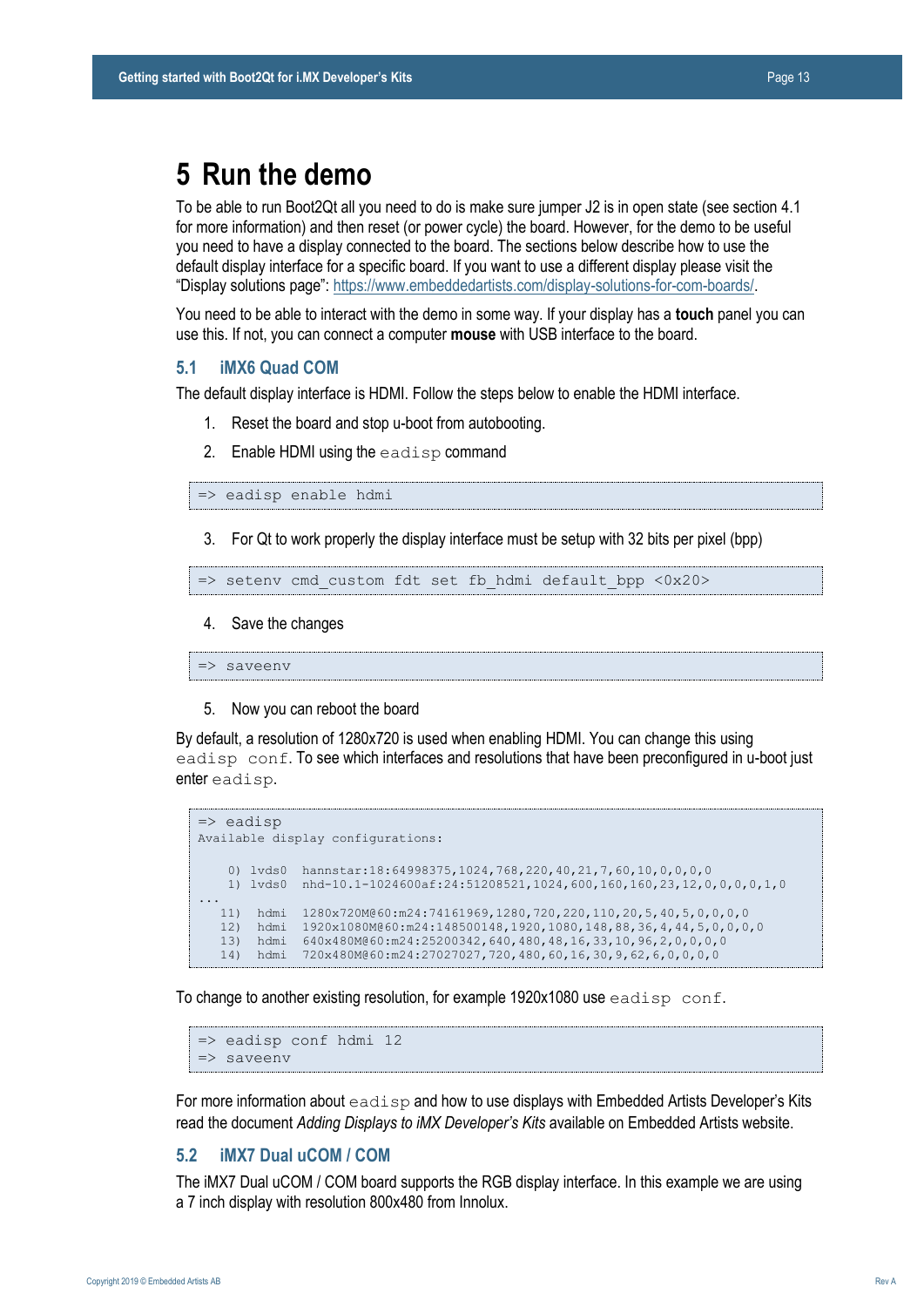- 1. Reset the board and stop u-boot from autobooting.
- 2. Enable the rgb interface by using the  $e$ adisp command.

```
=> eadisp enable rgb 
=> saveenv
```
3. By default, the 7-inch display from Innolux is selected as the display to use. There are more displays preconfigured. To see which are available just enter eadisp.

```
=> eadisp
Available display configurations:
    0) rgb Innolux-AT070TN:24:33336667,800,480,89,164,75,75,10,10,0,0,0,1,0
     1) rgb nhd-4.3-480272ef:24:9009009,480,272,2,2,2,2,41,10,0,0,1,0
    2) rgb nhd-5.0-800480tf:24:29232073,800,480,40,40,29,13,48,3,0,0,1,0
     3) rgb nhd-7.0-800480ef:24:29232073,800,480,40,40,29,13,48,3,0,0,1,0
    4) rgb umsh-8864:24:9061007,480,272,20,20,20,20,3,3,0,0,1,0<br>5) rgb umsh-8596-30t:24:33264586.800.480.128.120.20.20.8.5.
        rgb umsh-8596-30t:24:33264586,800,480,128,120,20,20,20,8,5,0,0,1,1
     6) rgb umsh-8596-33t:24:32917475,800,480,200,200,45,45,1,1,0,0,1,1
     7) rgb rogin-rx050a:24:32917475,800,480,200,200,45,45,1,1,0,0,1,
```
To change to another display use eadisp conf.

```
\Rightarrow eadisp conf rgb 3
=> saveenv
```
The display from Innolux has a resistive touch panel (AR1021 controller). You can enable it by using the eatouch command.

```
=> eatouch
Available Touch Controllers:
     1) ar1021
     2) ilitek
     3) sitronix
     4) egalax
     5) ft5x06
     6) mxt1664
```
Use eatouch enable to enable the ar1021 touch controller.

```
\Rightarrow eatouch enable rgb 1
=> saveenv
```
For more information about  $e$  adisp and how to use displays with Embedded Artists Developer's Kits read the document *Adding Displays to iMX Developer's Kits* available on Embedded Artists website.

#### <span id="page-13-0"></span>**5.3 iMX8M Mini uCOM**

The iMX8M Mini application processor only supports MIPI-DSI as display interface, but a MIPI-DSI to HDMI bridge has been added to the uCOM adapter board so you can use an HDMI display in this case.

Set the resolution to use by following the instructions below.

1. Reset the board and stop u-boot from autobooting (that is, boot into u-boot console).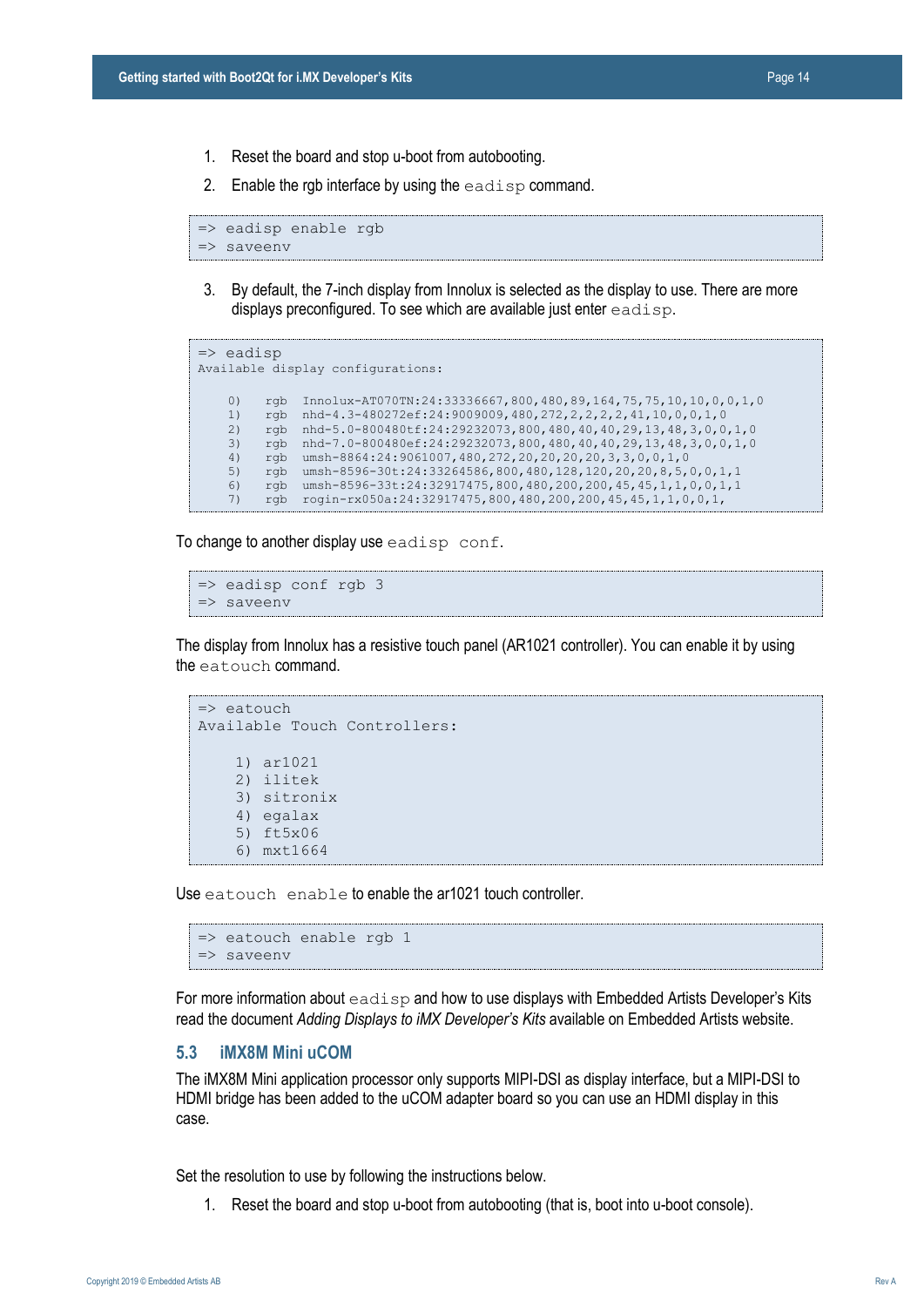2. Set the video argument in the extra bootargs variable.

```
=> setenv extra_bootargs video=HDMI-A-1:720x480@60
=> saveenv
```
3. Now you can reboot the board.

#### <span id="page-14-0"></span>**5.4 iMX8M Quad COM**

The default display interface is HDMI.

Set the resolution to use by following the instructions below.

- 1. Reset the board and stop u-boot from autobooting (that is, boot into u-boot console).
- 2. Set the video argument in the extra bootargs variable.

```
=> setenv extra_bootargs video=HDMI-A-1:720x480@60
=> saveenv
```
3. Now you can reboot the board.